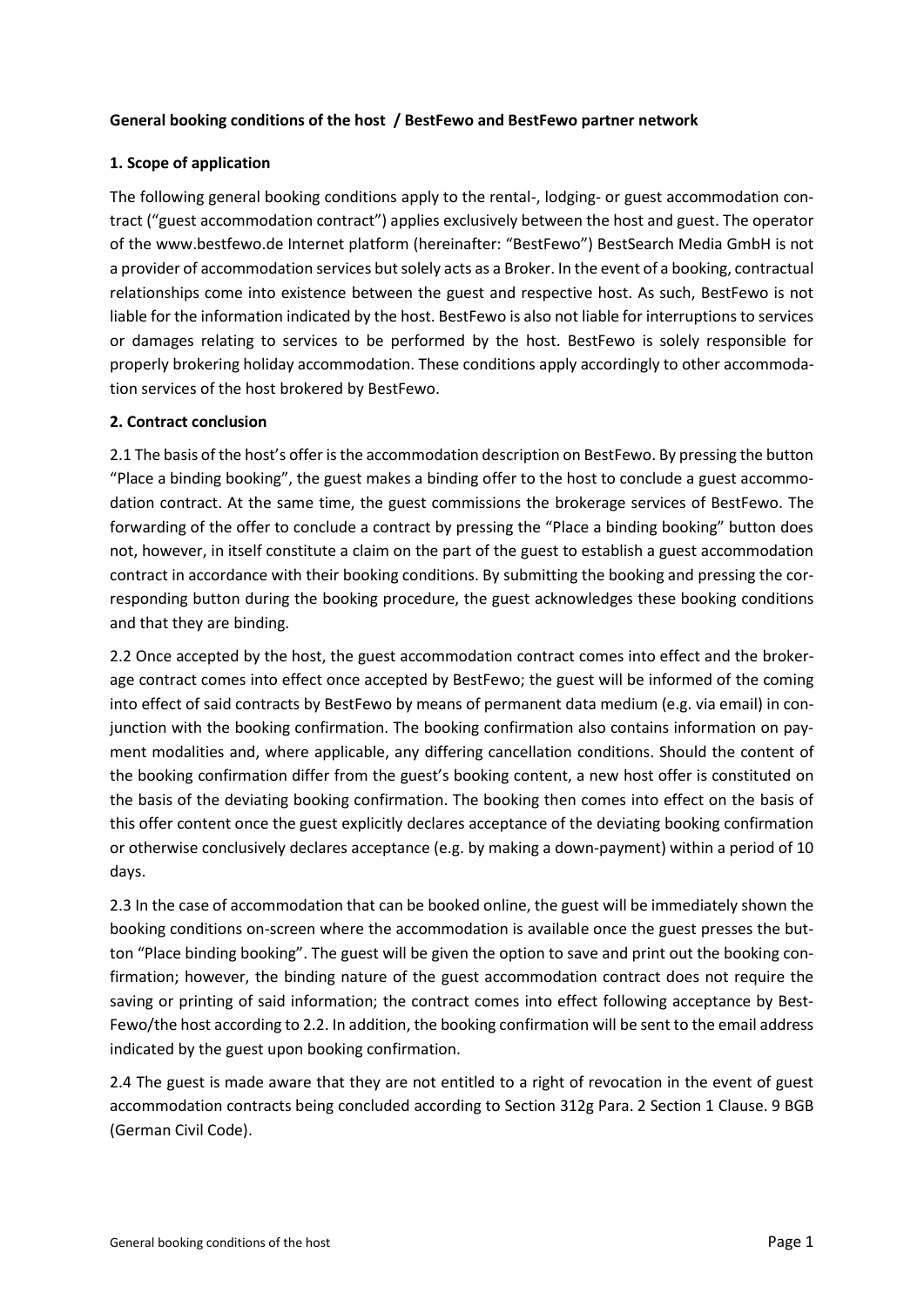### **3. Prices and services**

3.1 The prices indicated are gross prices and include statutory sales tax. They include all obligatory additional costs that must be paid. Optional additional services that are expressly exempted, or additional costs that depend on consumption during the accommodation period and are billed at the end of this period (e.g. electricity, water, gas, wood for burning), can be shown separately.

3.2 The services owed by the host solely arise from the content of the booking confirmation in conjunction with the property description displayed on BestFewo at the time of booking. The guest is advised to prepare a print-out of the property description and make any additional agreements with the host in writing.

### **4. Payment**

4.1 After contract conclusion and receipt of the booking confirmation by the guest, a down-payment must be paid to the account stated in the booking confirmation within 7 days corresponding to the amount stipulated by the host of the overall price. This down-payment will be deducted from the agreed overall price.

4.2 Details on payment modalities for the down-payment and remaining payment can be found in the booking confirmation. In the event of bookings that will take place in less than 4 weeks prior to the commencement of accommodation, or bookings from abroad, special payment conditions may apply insofar as these are referenced accordingly in the booking confirmation.

4.3 If, despite warning, the guest does not make the agreed down-payment or remaining payment when due, or does not do so promptly, the host can declare their withdrawal from the guest accommodation contract after the deadline has expired and charge withdrawal costs to the guest based on those stipulated in Clause 5.4.

#### **5. Withdrawal and non-arrival of the guest**

5.1 The guest is strongly advised to conclude a travel cancellation insurance policy.

5.2 The guest can withdraw from the guest accommodation contract at any time until the start of their stay in the accommodation. The declaration to withdraw is to be sent in writing to the host in the guest's own interest.

5.3 In the event of withdrawal or non-arrival of the guest for which the host is not responsible, the host is entitled to compensation (cancellation compensation) based on the overall price after deducting expenses that have not been incurred by the host as well as fees received from any other guests who can use the accommodation in the original guest's absence.

5.4 In derogation of the above, the host can demand lump-sum cancellation compensation as a percentage of the overall price based on the time at which the customer withdraws (unless otherwise stipulated in the booking confirmation) as follows:

| Up to 60 days before start of accommodation                                             | 30 percent |
|-----------------------------------------------------------------------------------------|------------|
| $\cdot$ From the 59 <sup>th</sup> to 35 <sup>th</sup> day before start of accommodation | 50 percent |
| $\cdot$ From the 34 <sup>th</sup> to 8 <sup>th</sup> day before start of accommodation  | 80 percent |
| $\cdot$ From the 7 <sup>th</sup> to 1 <sup>st</sup> day before start of accommodation   |            |
| as well as on the day of agreed arrival                                                 | 95 percent |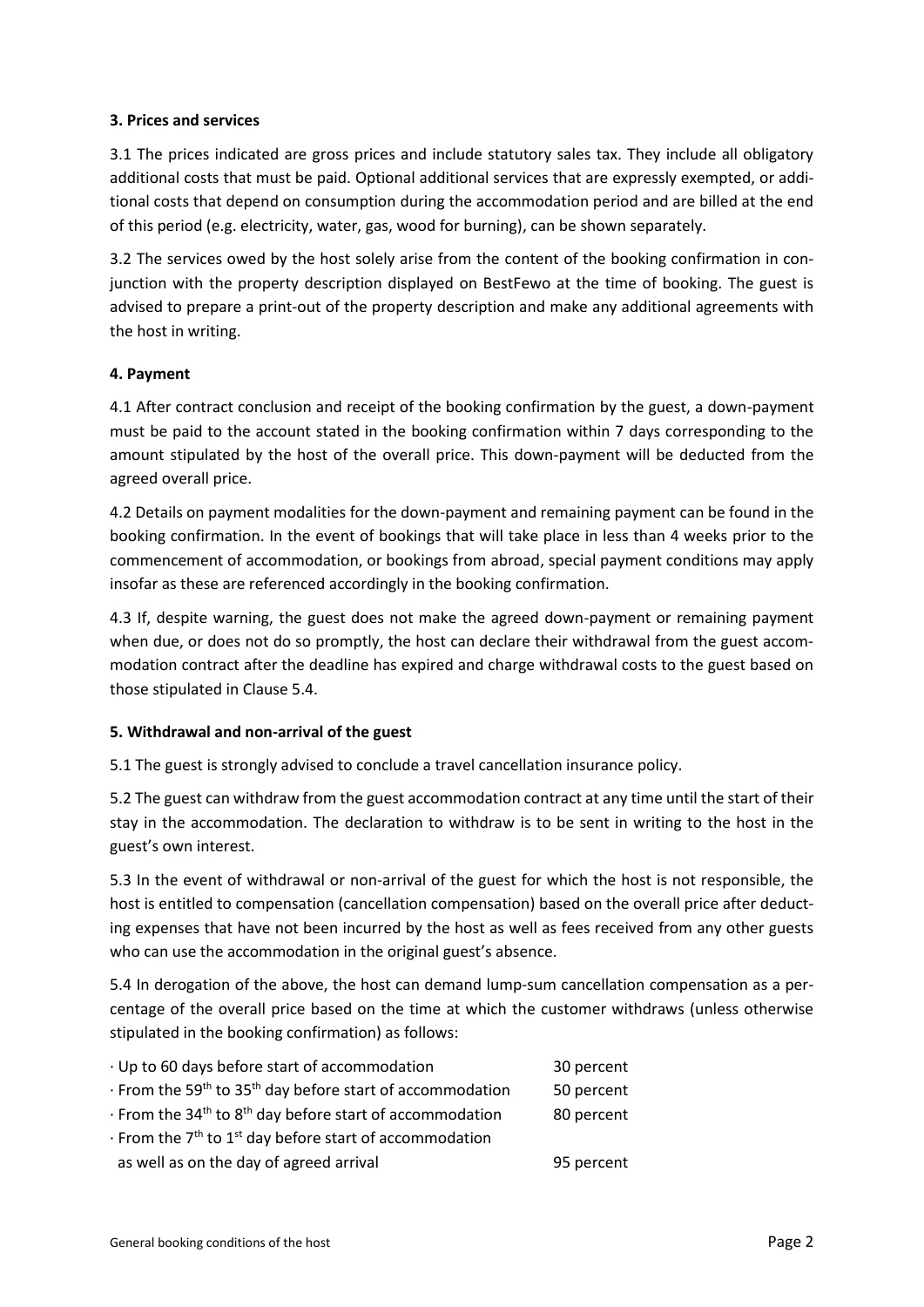The time at which the withdrawal declaration is received by the host shall be decisive for determining applicable deadlines. The guest is at liberty to prove that the host has not suffered damage at all or only at a substantially lower level than the aforementioned lump sum.

## **6. Obligations of the guest**

6.1 The accommodation with inventory, including any community facilities present, are to be handled with care. During their stay, the guest is to report any damage for which they are responsible to the host and to provide compensation accordingly. The guest is obliged to comply with the house rules given to them or announced by the host via posters/bulletins. Breaches against house rules by the guest entitle the host to terminate the guest accommodation contract; this also includes extraordinary termination where applicable. In the event of interruption to services, the guest is obliged to undertake all reasonable actions to contribute towards rectifying said interruption and keeping damage and impairments to a minimum. The guest must comply with the host's operating instructions and is prohibited from intervening in the accommodation's technical equipment (electrical installations, water supply, devices, swimming pool filters etc.). The holiday accommodation is to be left in a clean condition upon departure.

6.2 In the case of accommodations in which pets are prohibited, no guarantee can be given that pets have never been present in the building. Should the host envisage guests bringing and attending to pets in the accommodation as per the accommodation description, this is only permitted following a corresponding prior express agreement between the guest and host. Within the context of such agreements, the guest is obliged to provide truthful information on the type and size of the pet. Breaches of this justify extraordinary termination of the guest accommodation contract by the host.

6.3 The guest is obliged to immediately notify the host of any defects or faults and request assistance. Should the guest culpably fail to report a fault, the accommodation price will not be lowered. The host can refuse to assist if this would require disproportionate expense. The guest can only terminate the contract if use of the holiday accommodation is significantly impaired as a result of a fault, and the host does not provide assistance within a reasonable deadline as set by the guest. The determination of a deadline by the guest is not required if assistance is impossible, assistance is refused by the host, or if the immediate termination of the contract is justified by a special interest on the part of the guest.

6.4 The guest may only use the accommodation if the number of people accompanying them corresponds to that stipulated in the booking confirmation. Notwithstanding their right to termination, the host is entitled to demand additional, appropriate remuneration for the period in which the accommodation is over-occupied. The people exceeding the approved number of guests are required to immediately leave the holiday accommodation on the first request of the host. Subletting the accommodation by the guest is not permitted.

# **7. Security deposit**

7.1 Should a security deposit be named in the accommodation description, or if this has been separately agreed to in an individual case and is not indicated in the booking confirmation, the guest must pay a security deposit to the host. Should bank transfer be the envisaged method of paying the security deposit according to the booking confirmation, the guest must pay the deposit within the time period set to the host's named bank account. If this is not the case, the deposit is to be paid in cash upon arrival prior to use of the accommodation.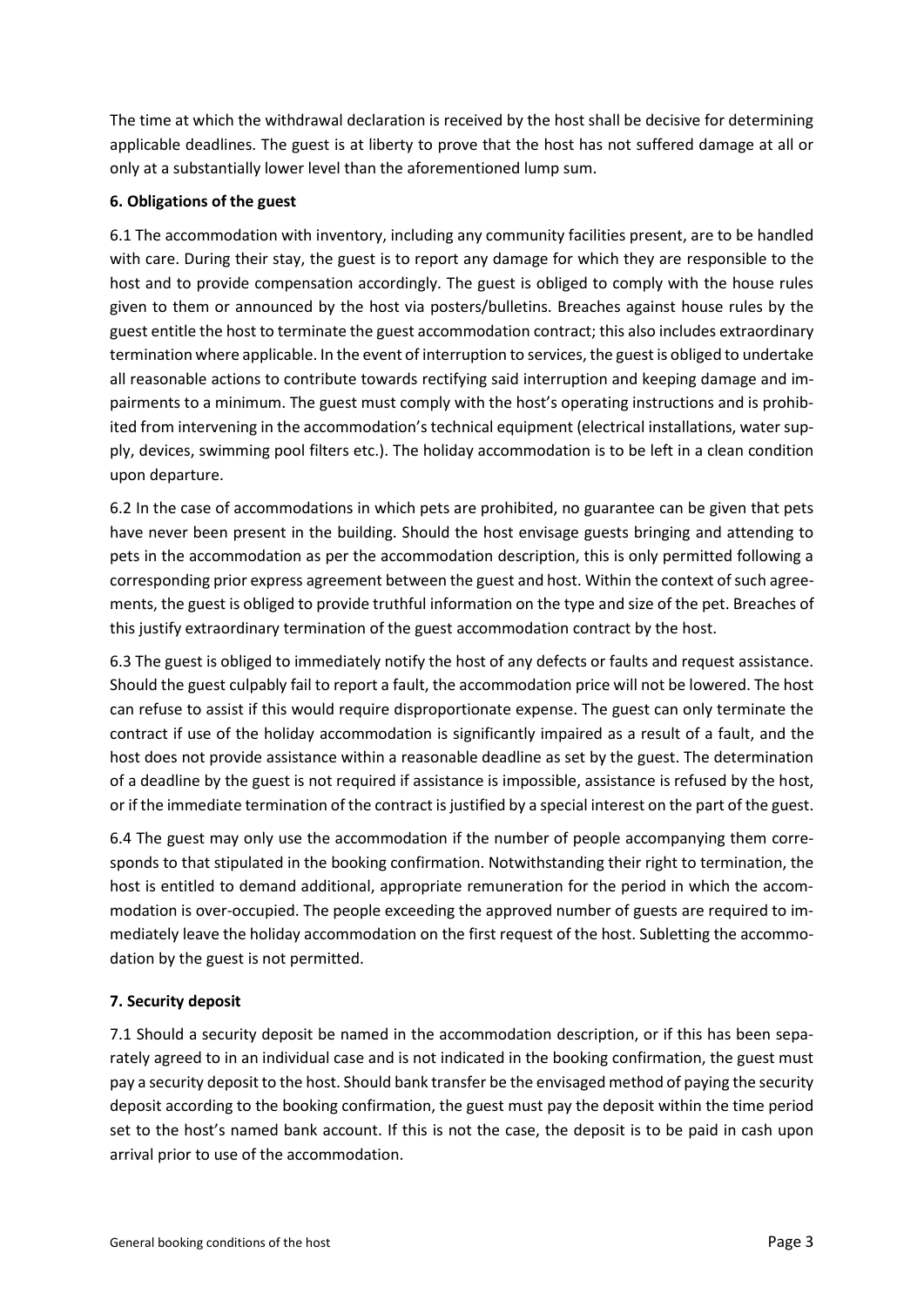7.2 The deposit acts as a security for the host to cover against any damage culpably caused by the guest to the accommodation. It shall be paid back following an inventory inspection of the accommodation (e.g. during a joint survey/inspection of the accommodation) performed with the guest at the end of their stay or, in the case of counter claims, the deposit shall be paid back to the guest within 14 days of said counter claims being verified. Should there be no claims following performance of the inspection, the deposit is to be paid back immediately to the guest in cash prior to the guest's departure.

## **8. Termination by the host**

8.1 The host can extraordinarily terminate the guest accommodation contract in the event of overoccupancy and reject the people in excess of the agreed occupancy. The contract can also be terminated after the start of occupancy without providing notice if the guest violates or acts in contravention of the contract to such an extent that the contractual relationship cannot reasonably be continued until its agreed end or until the end of a notice period, or the guest otherwise contravenes the contract to a significant extent. This particularly applies if the accommodation continues to be occupied in contravention of the contract, or is over-occupied, despite warning, or if the guest continues to breach house rules despite warning and significantly damages the property due to intentional acts or gross negligence. In the event of imminent danger, the host is entitled to enter the accommodation and undertake initial measures to prevent damage.

8.2 Should the host terminate according to 8.1, they remain entitled to the total price for the accommodation minus the value of expenses and reimbursements not incurred, or similar benefits, due to the accommodation being occupied by individuals other than the guest.

## **9. Liability restrictions**

9.1 BestFewo assumes no liability for proper performance or rendering of the brokered service, and grants no assurances for the suitability or quality of the accommodation services described. In this respect, it its solely the host who assumes liability towards the guest as their contractual partner. Best-Fewo grants no assurance for the availability of accommodations and is only liable for erroneous advice and brokerage. All the information concerning the holiday accommodation brokered is based solely on the information provided by the host and does not constitute an assurance on the part of BestFewo.

9.2 Except in the case of damage relating to injury to life, limb and health, and damage to the guest by BestFewo or (in reference to the guest accommodation contract) by the host due to intentional or grossly negligent acts, or where BestFewo/the host are solely responsible due to the fault of an auxiliary agent, liability on the part of BestFewo as Broker arising from the brokerage contract and liability on the part of the host from the guest accommodation contract shall be restricted per stay and per guest to three times the cost of the brokered service; for the host, this is limited to three times the price of the accommodation. In the event of any claims for damages directed against BestFewo or the host arising from impermissible actions not related to intentional acts or gross negligence, BestFewo shall only be liable as Broker for three times the cost of the stay in the brokered accommodation; for the host, this liability is restricted to three times the cost of the stay per stay and per guest.

## **10. Data protection**

10.1 Personal data provided to BestFewo by the guest is processed and used electronically insofar as this is necessary for the establishment, execution or termination of the contracts with the guest and for the purposes of customer service. When gathering, processing and using personal data, BestFewo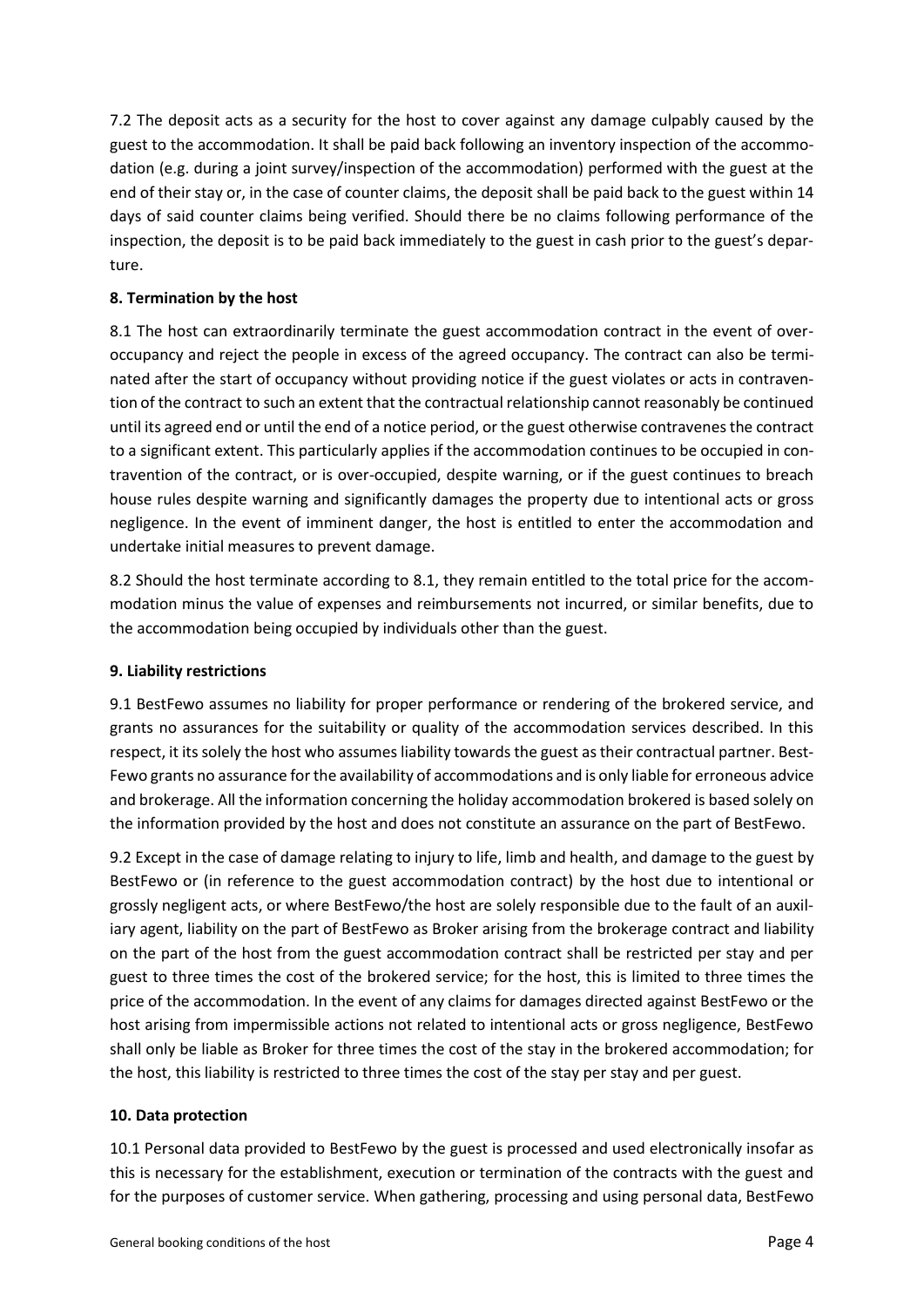complies with the provisions of the German Data Protection Act (BDSG). The customer can retrieve data stored on them by BestFewo at any time, request information on the data held, or ask that it be modified or deleted. By sending a message to info@bestfewo.de, the guest can also object to the use or processing of their data for the purposes of advertisement, market research or opinion polling.

10.2 The guest's data will not be passed onto unauthorised third parties.

## **11. Final provisions**

11.1 German law shall exclusively apply to the brokerage contract and the legal relationship between the guest and BestFewo.

11.2 If the customer is a merchant or legal entity of private or public law, or a private individual with a domicile or place of habitual residence in a foreign country, or whose domicile or place of habitual residence is unknown at the time of legal action being taken, it is agreed that the place of jurisdiction for legal action against the host will be the office location of the host, and in the case of legal action against BestFewo; the office location of BestFewo.

11.3 Should individual provisions of these booking conditions prove to be ineffective, this does not impact the effectiveness of the remaining provisions of the guest accommodation contract or brokerage contract with BestFewo.

11.4 Online dispute resolution: the European Commission provides a platform for out-of-court disputes at http://ec.europa.eu/consumers/odr/. Dispute settlement procedure in front of a consumer arbitration board: BestFewo does not participate in any dispute settlement procedures in front of a consumer arbitration board and is not obliged to participate in such procedures.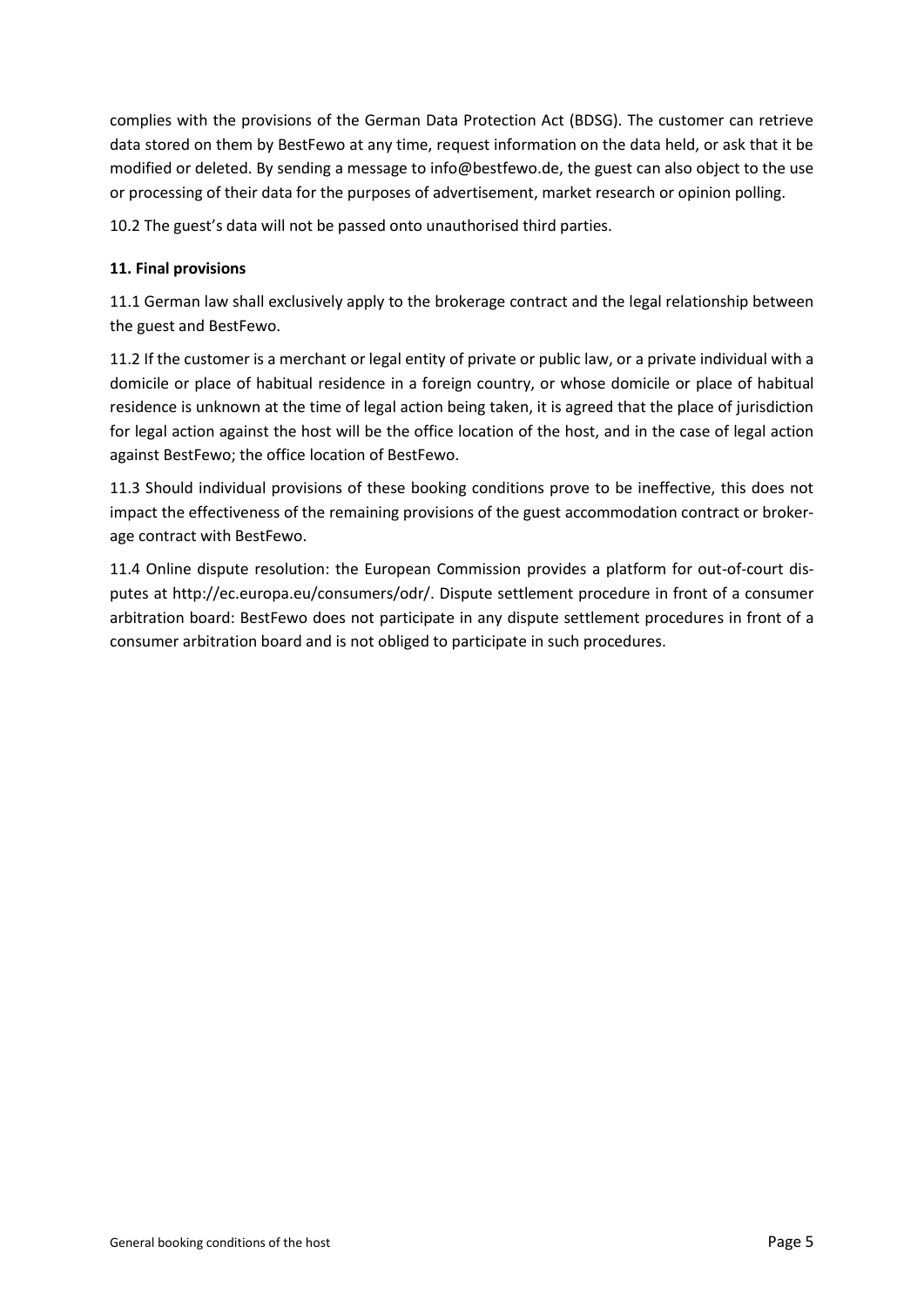### **General booking conditions of the host / BestFewo and BestFewo partner Booking.com**

### **1. Scope of application**

The following general booking conditions apply to the rental-, lodging- or guest accommodation contract ("guest accommodation contract") applies exclusively between the host and guest. The operator of the www.bestfewo.de Internet platform (hereinafter: "BestFewo") BestSearch Media GmbH is not a provider of accommodation services but solely acts as a Broker. In the event of a booking, contractual relationships come into existence between the guest and respective host. As such, BestFewo is not liable for the information indicated by the host. BestFewo is also not liable for interruptions to services or damages relating to services to be performed by the host. BestFewo is solely responsible for properly brokering holiday accommodation. These conditions apply accordingly to other accommodation services of the host brokered by BestFewo.

### **2. Contract conclusion**

2.1 The basis of the host's offer is the accommodation description on BestFewo. By pressing the button "Place a binding booking", the guest makes a binding offer to the host to conclude a guest accommodation contract. At the same time, the guest commissions the brokerage services of BestFewo. The forwarding of the offer to conclude a contract by pressing the "Place a binding booking" button does not, however, in itself constitute a claim on the part of the guest to establish a guest accommodation contract in accordance with their booking conditions. By submitting the booking and pressing the corresponding button during the booking procedure, the guest acknowledges these booking conditions and that they are binding.

2.2 Once accepted by the host, the guest accommodation contract comes into effect and the brokerage contract comes into effect once accepted by BestFewo; the guest will be informed of the coming into effect of said contracts by BestFewo by means of permanent data medium (e.g. via email) in conjunction with the booking confirmation. The booking confirmation also contains information on payment modalities and, where applicable, any differing cancellation conditions. Should the content of the booking confirmation differ from the guest's booking content, a new host offer is constituted on the basis of the deviating booking confirmation. The booking then comes into effect on the basis of this offer content once the guest explicitly declares acceptance of the deviating booking confirmation or otherwise conclusively declares acceptance (e.g. by making a down-payment) within a period of 10 days.

2.3 In the case of accommodation that can be booked online, the guest will be immediately shown the booking conditions on-screen where the accommodation is available once the guest presses the button "Place binding booking". The guest will be given the option to save and print out the booking confirmation; however, the binding nature of the guest accommodation contract does not require the saving or printing of said information; the contract comes into effect following acceptance by Best-Fewo/the host according to 2.2. In addition, the booking confirmation will be sent to the email address indicated by the guest upon booking confirmation.

2.4 The guest is made aware that they are not entitled to a right of revocation in the event of guest accommodation contracts being concluded according to Section 312g Para. 2 Section 1 Clause. 9 BGB (German Civil Code).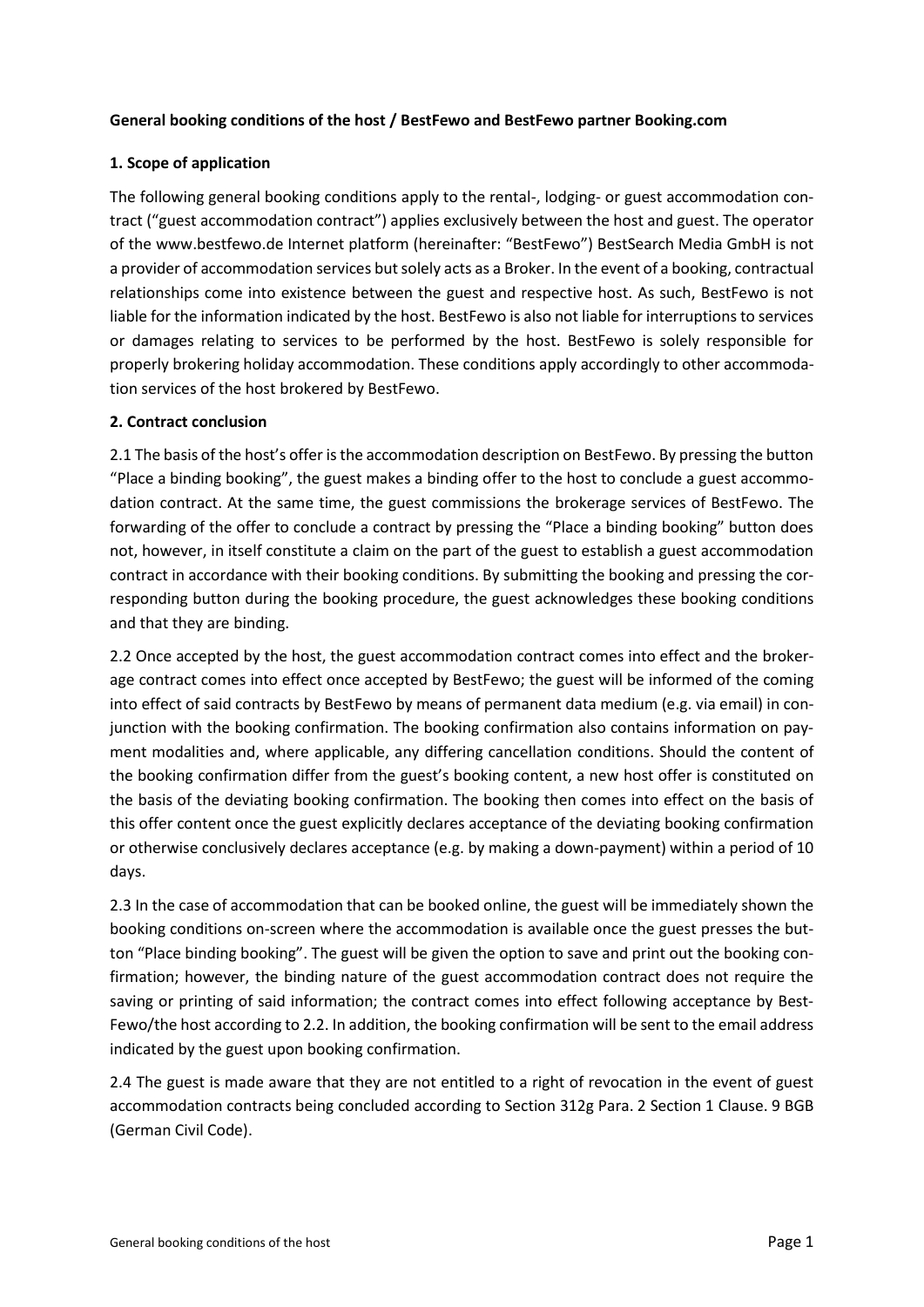### **3. Prices and services**

3.1 The prices indicated are gross prices and include statutory sales tax. They include all obligatory additional costs that must be paid. Optional additional services that are expressly exempted, or additional costs that depend on consumption during the accommodation period and are billed at the end of this period (e.g. electricity, water, gas, wood for burning), can be shown separately.

3.2 The services owed by the host solely arise from the content of the booking confirmation in conjunction with the property description displayed on BestFewo at the time of booking. The guest is advised to prepare a print-out of the property description and make any additional agreements with the host in writing.

### **4. Payment**

4.1 After contract conclusion and receipt of the booking confirmation by the guest, a down-payment must be paid to the account stated in the booking confirmation within 7 days corresponding to the amount stipulated by the host of the overall price. This down-payment will be deducted from the agreed overall price.

4.2 Details on payment modalities for the down-payment and remaining payment can be found in the booking confirmation. In the event of bookings that will take place in less than 4 weeks prior to the commencement of accommodation, or bookings from abroad, special payment conditions may apply insofar as these are referenced accordingly in the booking confirmation.

4.3 If, despite warning, the guest does not make the agreed down-payment or remaining payment when due, or does not do so promptly, the host can declare their withdrawal from the guest accommodation contract after the deadline has expired and charge withdrawal costs to the guest based on those stipulated in Clause 5.4.

#### **5. Withdrawal and non-arrival of the guest**

5.1 The guest is strongly advised to conclude a travel cancellation insurance policy.

5.2 The guest can withdraw from the guest accommodation contract at any time until the start of their stay in the accommodation. The declaration to withdraw is to be sent in writing to the host in the guest's own interest.

5.3 In the event of withdrawal or non-arrival of the guest for which the host is not responsible, the host is entitled to compensation (cancellation compensation) based on the overall price excluding final cleaning after deducting expenses that have not been incurred by the host as well as fees received from any other guests who can use the accommodation in the original guest's absence.

5.4 In derogation of the above, the host can demand lump-sum cancellation compensation as a percentage of the overall price based on the time at which the customer withdraws (unless otherwise stipulated in the booking confirmation) as follows:

| Up to 43 days before start of accommodation                                            | 30 percent |
|----------------------------------------------------------------------------------------|------------|
| $\cdot$ From the 42 <sup>nd</sup> to 1 <sup>st</sup> day before start of accommodation |            |
| as well as on the day of agreed arrival                                                | 90 percent |

The time at which the withdrawal declaration is received by the host shall be decisive for determining applicable deadlines. The guest is at liberty to prove that the host has not suffered damage at all or only at a substantially lower level than the aforementioned lump sum.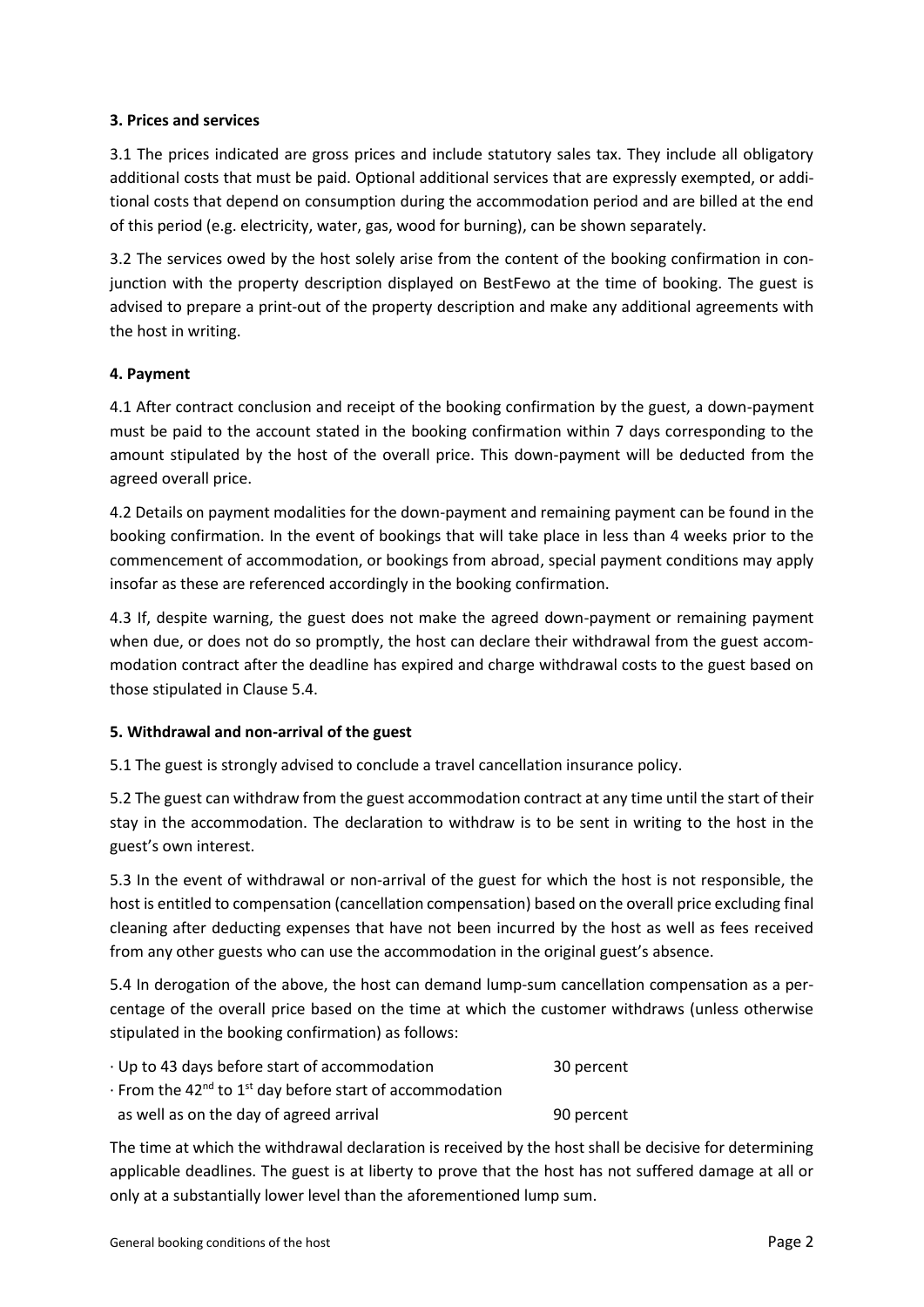### **6. Obligations of the guest**

6.1 The accommodation with inventory, including any community facilities present, are to be handled with care. During their stay, the guest is to report any damage for which they are responsible to the host and to provide compensation accordingly. The guest is obliged to comply with the house rules given to them or announced by the host via posters/bulletins. Breaches against house rules by the guest entitle the host to terminate the guest accommodation contract; this also includes extraordinary termination where applicable. In the event of interruption to services, the guest is obliged to undertake all reasonable actions to contribute towards rectifying said interruption and keeping damage and impairments to a minimum. The guest must comply with the host's operating instructions and is prohibited from intervening in the accommodation's technical equipment (electrical installations, water supply, devices, swimming pool filters etc.). The holiday accommodation is to be left in a clean condition upon departure.

6.2 In the case of accommodations in which pets are prohibited, no guarantee can be given that pets have never been present in the building. Should the host envisage guests bringing and attending to pets in the accommodation as per the accommodation description, this is only permitted following a corresponding prior express agreement between the guest and host. Within the context of such agreements, the guest is obliged to provide truthful information on the type and size of the pet. Breaches of this justify extraordinary termination of the guest accommodation contract by the host.

6.3 The guest is obliged to immediately notify the host of any defects or faults and request assistance. Should the guest culpably fail to report a fault, the accommodation price will not be lowered. The host can refuse to assist if this would require disproportionate expense. The guest can only terminate the contract if use of the holiday accommodation is significantly impaired as a result of a fault, and the host does not provide assistance within a reasonable deadline as set by the guest. The determination of a deadline by the guest is not required if assistance is impossible, assistance is refused by the host, or if the immediate termination of the contract is justified by a special interest on the part of the guest.

6.4 The guest may only use the accommodation if the number of people accompanying them corresponds to that stipulated in the booking confirmation. Notwithstanding their right to termination, the host is entitled to demand additional, appropriate remuneration for the period in which the accommodation is over-occupied. The people exceeding the approved number of guests are required to immediately leave the holiday accommodation on the first request of the host. Subletting the accommodation by the guest is not permitted.

## **7. Security deposit**

7.1 Should a security deposit be named in the accommodation description, or if this has been separately agreed to in an individual case and is not indicated in the booking confirmation, the guest must pay a security deposit to the host. Should bank transfer be the envisaged method of paying the security deposit according to the booking confirmation, the guest must pay the deposit within the time period set to the host's named bank account. If this is not the case, the deposit is to be paid in cash upon arrival prior to use of the accommodation.

7.2 The deposit acts as a security for the host to cover against any damage culpably caused by the guest to the accommodation. It shall be paid back following an inventory inspection of the accommodation (e.g. during a joint survey/inspection of the accommodation) performed with the guest at the end of their stay or, in the case of counter claims, the deposit shall be paid back to the guest within 14 days of said counter claims being verified. Should there be no claims following performance of the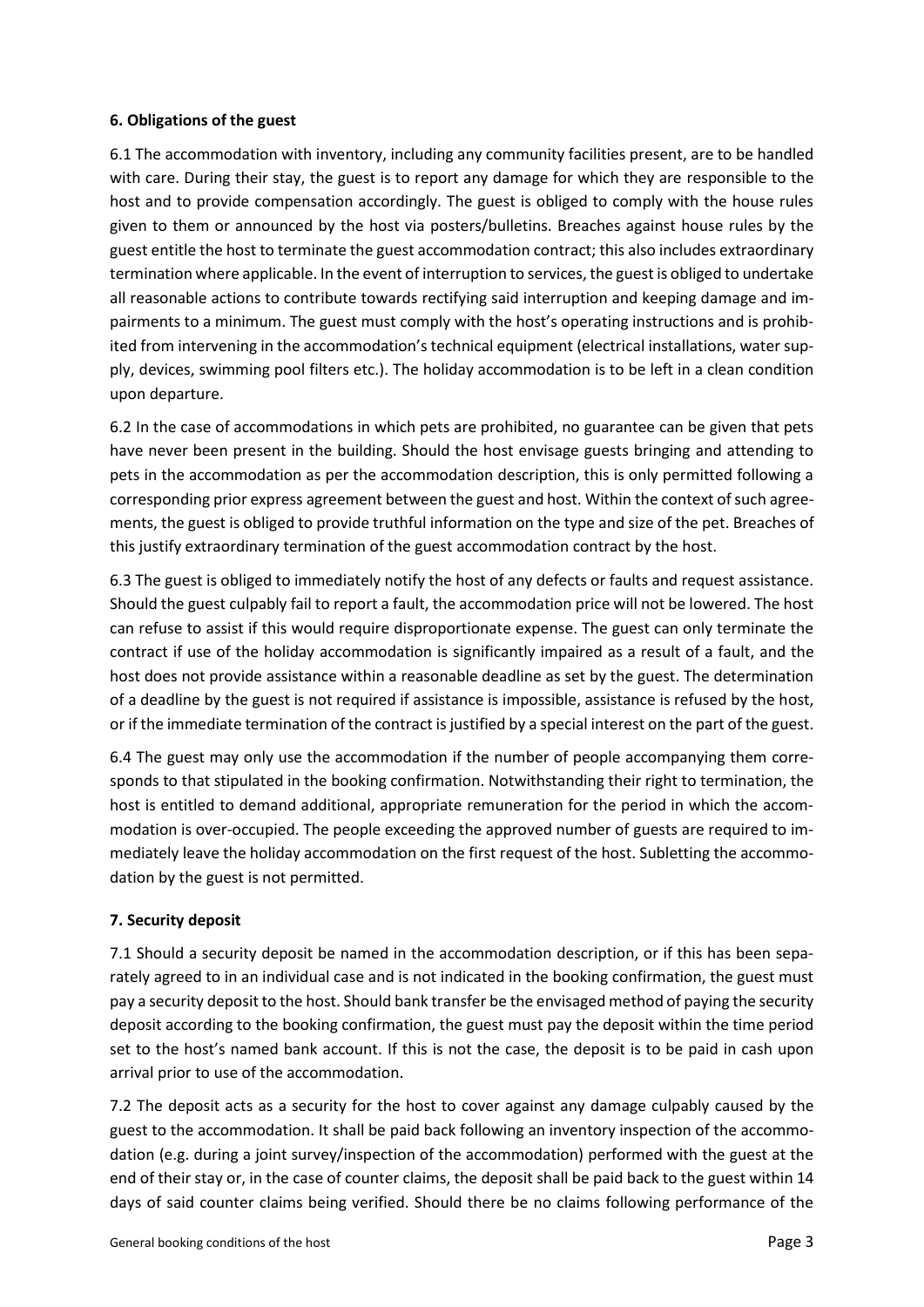inspection, the deposit is to be paid back immediately to the guest in cash prior to the guest's departure.

### **8. Termination by the host**

8.1 The host can extraordinarily terminate the guest accommodation contract in the event of overoccupancy and reject the people in excess of the agreed occupancy. The contract can also be terminated after the start of occupancy without providing notice if the guest violates or acts in contravention of the contract to such an extent that the contractual relationship cannot reasonably be continued until its agreed end or until the end of a notice period, or the guest otherwise contravenes the contract to a significant extent. This particularly applies if the accommodation continues to be occupied in contravention of the contract, or is over-occupied, despite warning, or if the guest continues to breach house rules despite warning and significantly damages the property due to intentional acts or gross negligence. In the event of imminent danger, the host is entitled to enter the accommodation and undertake initial measures to prevent damage.

8.2 Should the host terminate according to 8.1, they remain entitled to the total price for the accommodation minus the value of expenses and reimbursements not incurred, or similar benefits, due to the accommodation being occupied by individuals other than the guest.

### **9. Liability restrictions**

9.1 BestFewo assumes no liability for proper performance or rendering of the brokered service, and grants no assurances for the suitability or quality of the accommodation services described. In this respect, it its solely the host who assumes liability towards the guest as their contractual partner. Best-Fewo grants no assurance for the availability of accommodations and is only liable for erroneous advice and brokerage. All the information concerning the holiday accommodation brokered is based solely on the information provided by the host and does not constitute an assurance on the part of BestFewo.

9.2 Except in the case of damage relating to injury to life, limb and health, and damage to the guest by BestFewo or (in reference to the guest accommodation contract) by the host due to intentional or grossly negligent acts, or where BestFewo/the host are solely responsible due to the fault of an auxiliary agent, liability on the part of BestFewo as Broker arising from the brokerage contract and liability on the part of the host from the guest accommodation contract shall be restricted per stay and per guest to three times the cost of the brokered service; for the host, this is limited to three times the price of the accommodation. In the event of any claims for damages directed against BestFewo or the host arising from impermissible actions not related to intentional acts or gross negligence, BestFewo shall only be liable as Broker for three times the cost of the stay in the brokered accommodation; for the host, this liability is restricted to three times the cost of the stay per stay and per guest.

#### **10. Data protection**

10.1 Personal data provided to BestFewo by the guest is processed and used electronically insofar as this is necessary for the establishment, execution or termination of the contracts with the guest and for the purposes of customer service. When gathering, processing and using personal data, BestFewo complies with the provisions of the German Data Protection Act (BDSG). The customer can retrieve data stored on them by BestFewo at any time, request information on the data held, or ask that it be modified or deleted. By sending a message to info@bestfewo.de, the guest can also object to the use or processing of their data for the purposes of advertisement, market research or opinion polling.

10.2 The guest's data will not be passed onto unauthorised third parties.